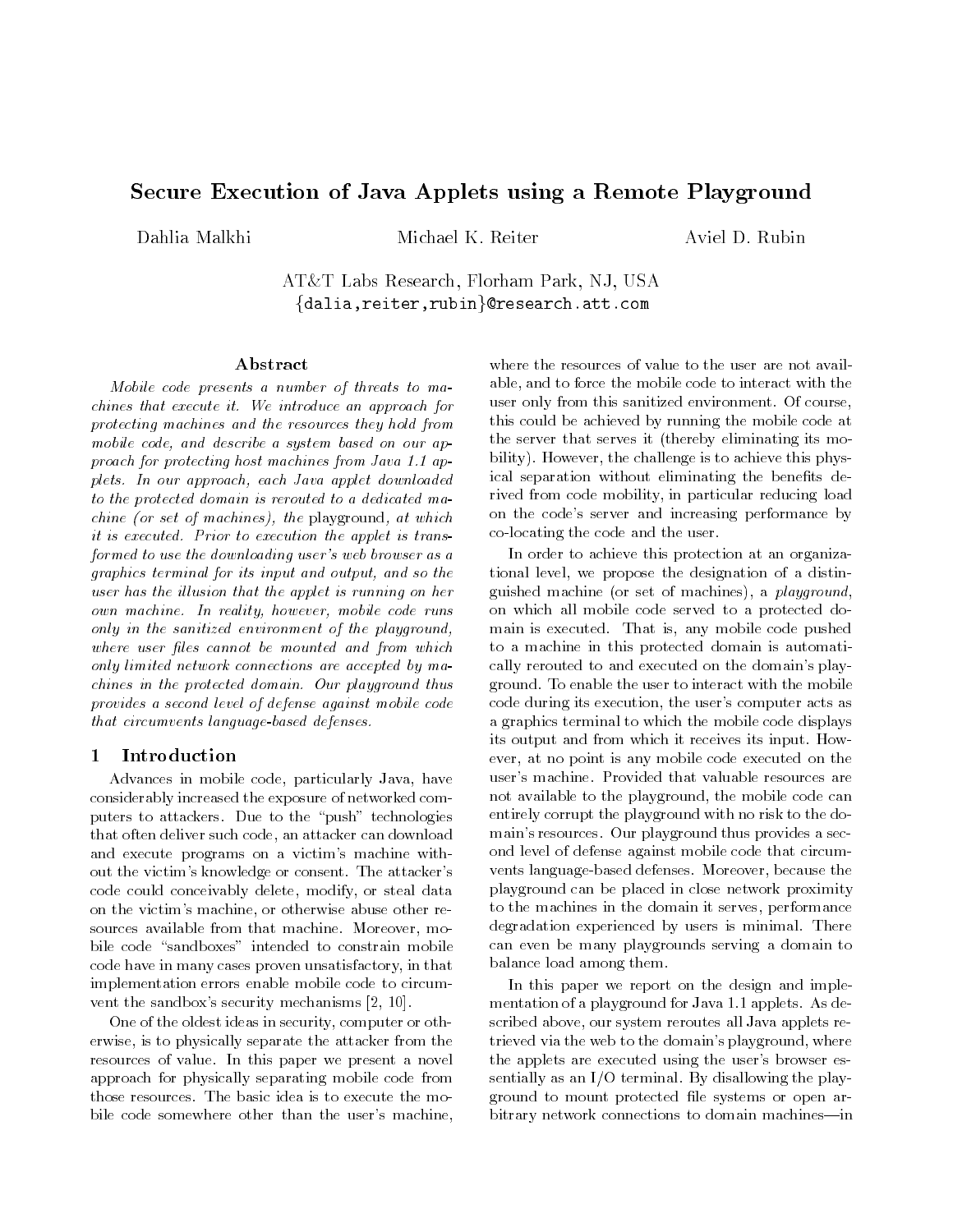the limit, locate the playground just "outside" the domain's firewall-the domain's resources can be protected even if the playground is completely corrupted. Our system is largely transparent to users and applet developers, and in some congurations requires no changes to web browsers in use today. While there are applets that are not suited to execution on our present playground prototype, e.g., due to performance requirements or code structure, in our experience these are a small fraction of Java applets.

As described above, the playground need not be trusted for our system to work securely. Indeed, the only trusted code that is common to all configurations of our system is the browser itself and a small "graphics server", itself a Java applet, that runs in the browser. The graphics server implements interfaces that the untrusted applet, running on the playground, calls to interact with the user. The graphics server is a simply structured piece of code, and thus should be amenable to analysis. In one configuration of our system, trust is limited to only the graphics server and the browser, but doing so requires a minor change to browsers available today. If we are constrained to using today's browsers off-the-shelf, then a web proxy component of our system, described in Section 3, must also be trusted.

The rest of this paper is structured as follows. In Section 2 we relate our work to previous efforts at protecting resources from hostile mobile code. We give an overview of our system in Section 3 and refine this description in Section 4, where we describe the imple mentation of the system in some detail. The security of the system is discussed in Section 5, and limitations are discussed in Section 6.

# 2 Related work

There are three general approaches that have been previously proposed for securing hosts from mobile code. The first to be deployed on a large scale for Java is the "sandbox" model. In this model, Java applets are executed in a restricted execution environment (the sandbox) within the user's browser; this sandbox attempts to prevent the applet from performing illegal actions. This approach has met with mixed success, in that even small implementation errors can enable applets to entirely bypass the security restrictions enforced by the sandbox [2].

The second general approach is to execute only mobile code that is trusted based on some criteria. For example, Balfanz and Felten proposed a Java filter that allows users to specify the servers from which to accept Java applets [1]. Here the criterion by which an applet is trusted is the server that serves it. A related approach is to determine whether to trust mobile code based on its author, which can be determined, e.g., if the code is digitally signed by the author. This is the approach adopted for securing Microsoft's ActiveX content, and is also supported for applets in JDK 1.1. Combinations of this approach and the sandbox model are implemented in JDK 1.2 [4, 5] and Netscape Com municator (see [15]), which enforce access controls on an applet based on the signatures it possesses (or other properties). A third variation on this theme is proofcarrying code [12], where the mobile code is accompanied by a proof that it satisfies certain properties. However, these techniques have not yet been applied to languages as rich as Java (or Java bytecodes).

Our approach is compatible with both of the approaches described above. Our playground executes applets in sandboxes (hence the name "playground"), and could easily be adapted to execute only "trusted" applets based on any of the criteria above. Our approach provides an orthogonal defense against hostile applets, and in particular, in our system a hostile applet is still physically separated from valuable resources after circumventing these other defenses.

The third approach to securing hosts from mobile code is simply to not run mobile code. A coursegrained approach for Java is to simply disable Java in the browser. Another approach is to filter out all applets at a firewall  $[11]$  (see also  $[10, Chapter 5]$ ), which has the advantage of allowing applets served from behind the firewall to be executed.

Independently of our work, a system similar to ours has recently been marketed by Digitivity, Inc., a California-based company. While there are no descriptions of their system in the scientific literature, we have inferred several differences in our systems from their web site (http://www.digitivity.com), a white paper [6], and discussions with company representatives. First, elements of the Digitivity systemnotably the protocol for communication between the user's browser and (their analog of) the playground. and the Java Virtual Machine (JVM) running on their playground—are proprietary, whereas our system is built using only public, widely-used protocols and JVMs. This may enable Digitivity to better tune its system's performance, but our approach promotes greater condence in the security of our system by exposing it to maximum public scrutiny and understanding. Second, our system does not require trust in certain elements of the system that, according to [6], are trusted in their architecture. We discuss the trusted elements in our architecture in Section 5.1.1.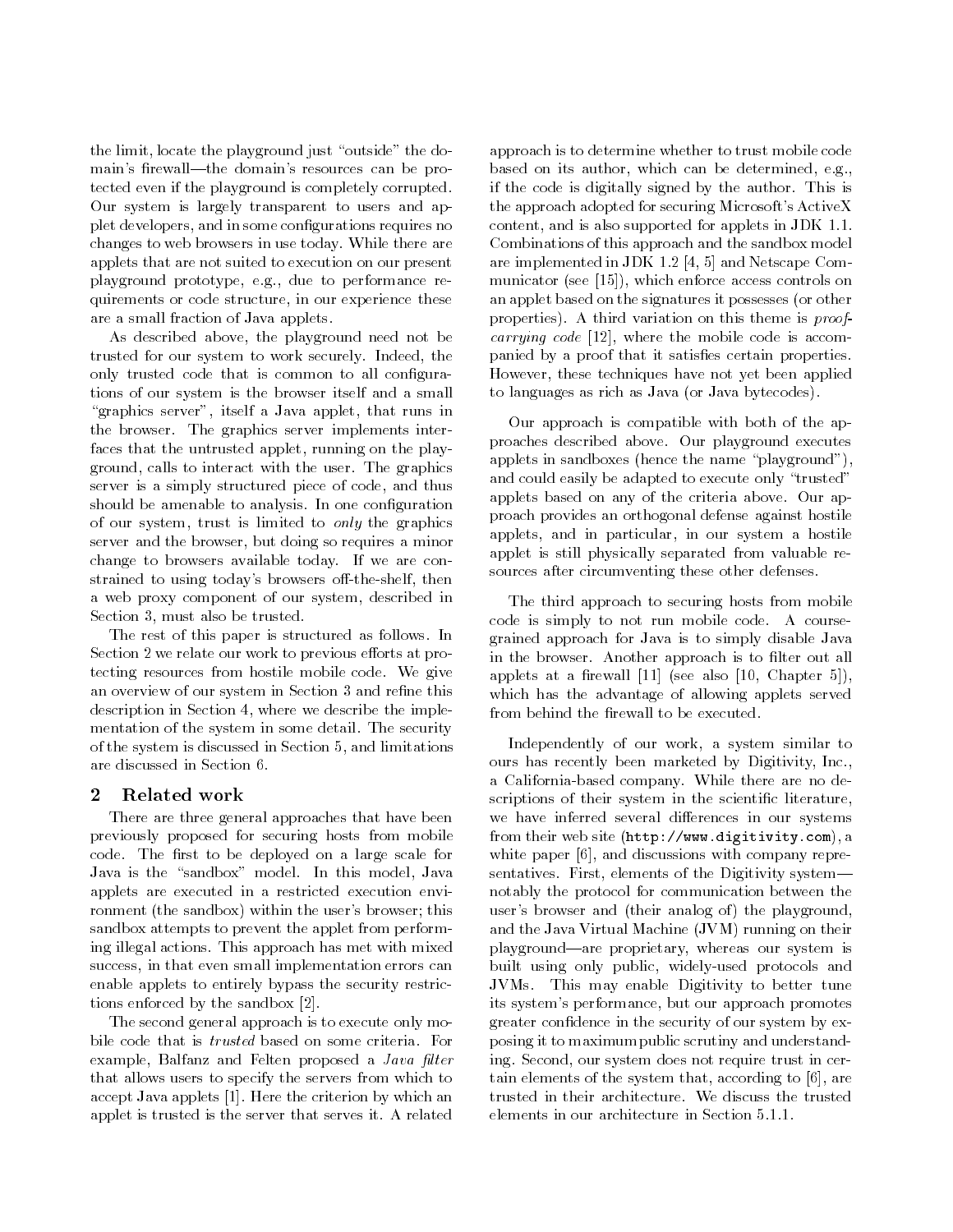# 3 Architecture

The core idea in this paper is to establish a dedicated machine (or set of machines) called a playground at which mobile code is transparently executed, using users' browsers as I/O terminals. In this section we give an overview of the playground and supporting architecture that we implemented for Java, deferring many details to Section 4.

To understand how our system works, it is first necessary to understand how browsers retrieve, load, and run Java applets. When a browser retrieves a web page written in Hypertext Markup Language (HTML), it takes actions based on the HTML tags in that page. One such tag is the <applet> tag, which might appear as follows:

#### <applet code=hostile.class ...>

This tag instructs the browser to retrieve and run the applet named hostile.class from the server that served this page to the browser. The applet that returns is in a format called Java bytecode, suitable for running in any JVM. This bytecode is subjected to a bytecode verification process, loaded into the browser's JVM, and executed (see, e.g., [9]).

In our system, when a browser requests a web page, the request is sent to a *proxy* (Figure 1, step 1). The proxy forwards the request to the end server (step 2) and receives the requested page (step 3). As the page is received, the proxy parses it to identify all  $\langle \text{applet} \rangle$ tags on the returning page, and for each  $\langle \text{applet} \rangle$ tag so identified, the proxy replaces the named applet with the name of a trusted graphics server applet stored locally to the browser (i.e., stored in a directory named by the CLASSPATH environment variable). The proxy then sends this modified page back to the browser (step 4), which loads the graphics server applet upon receiving the page. For each <applet> tag the proxy identied, the proxy retrieves the named applet (steps  $5-6$ ) and modifies its bytecode to use the graphics server in the requesting browser for all input and output. The proxy forwards the modied applet to the playground (step 7), where it is executed using the graphics server in the browser as an I/O terminal (step 8).

To summarize, there are three important components in our architecture: the graphics server applet that is loaded into the user's browser, the proxy, and the playground. None of these need be executed on the same machine, and indeed there are benefits to executing them on different machines (this is discussed in Section 5). The graphics server and the playground are implemented in Java, and thus can run on any Java compliant environment; the proxy is a Perl script. The same proxy can be used for multiple browsers and multiple playgrounds. In the case of multiple playgrounds, the proxy can distribute load among playgrounds for improved performance. In the following subsections, we describe the functions of these components in more detail. Security issues are discussed in Section 5.

### 3.1 The graphics server

In this section we give an overview of the graphics server that is loaded into a user's browser in place of an applet provided byaweb server. Because the graphics server is a Java applet, we must introduce some Java terminology to describe it. In Java, a *class* is a collection of data fields and functions (called methods) that operate on those fields. An *object* is an instance of a class; at any point in time it has a state—i.e., values assigned to its data fields-that can be manipulated by invoking the methods of that object (defined by the object's class). Classes are arranged in a hierarchy, so that a *subclass* can inherit fields and methods from its superclass. A running Java applet consists of a collection of objects whose methods are invoked by a runtime system, and that in turn invoke one another's methods. For more information on Java see, e.g., [3].

#### 3.1.1 Remote AWT classes

The Abstract Window Toolkit (AWT) is the standard API for implementing graphical user interfaces (GUI) in Java programs. The AWT contains classes for user input and output devices, including buttons, choice boxes, text fields, images, and a variety of types of windows, to name a few. Virtually every Java applet interacts with the user by instantiating AWT classes and invoking the methods of the objects so created.

The intuitive goal of the graphics server is to provide versions of the AWT classes whose instances can be created and manipulated from the playground. For example, the graphics server should enable a program running on the playground to create a dialog window in the user's browser, display it to the user, and be informed when the user clicks the "ok" button. In the parlance of distributed object technology, such an object|i.e., one that can be invoked from outside the virtual machine in which it resides-is called a  $re$ mote object, and the class that defines it is called a remote class. So, the graphics server, running in the user's browser, should allow other machines (the playground) to create and use \remote AWT objects" in the user's browser for interacting with the user.

Accordingly, the graphics server is implemented as a collection of remote classes, where each remote class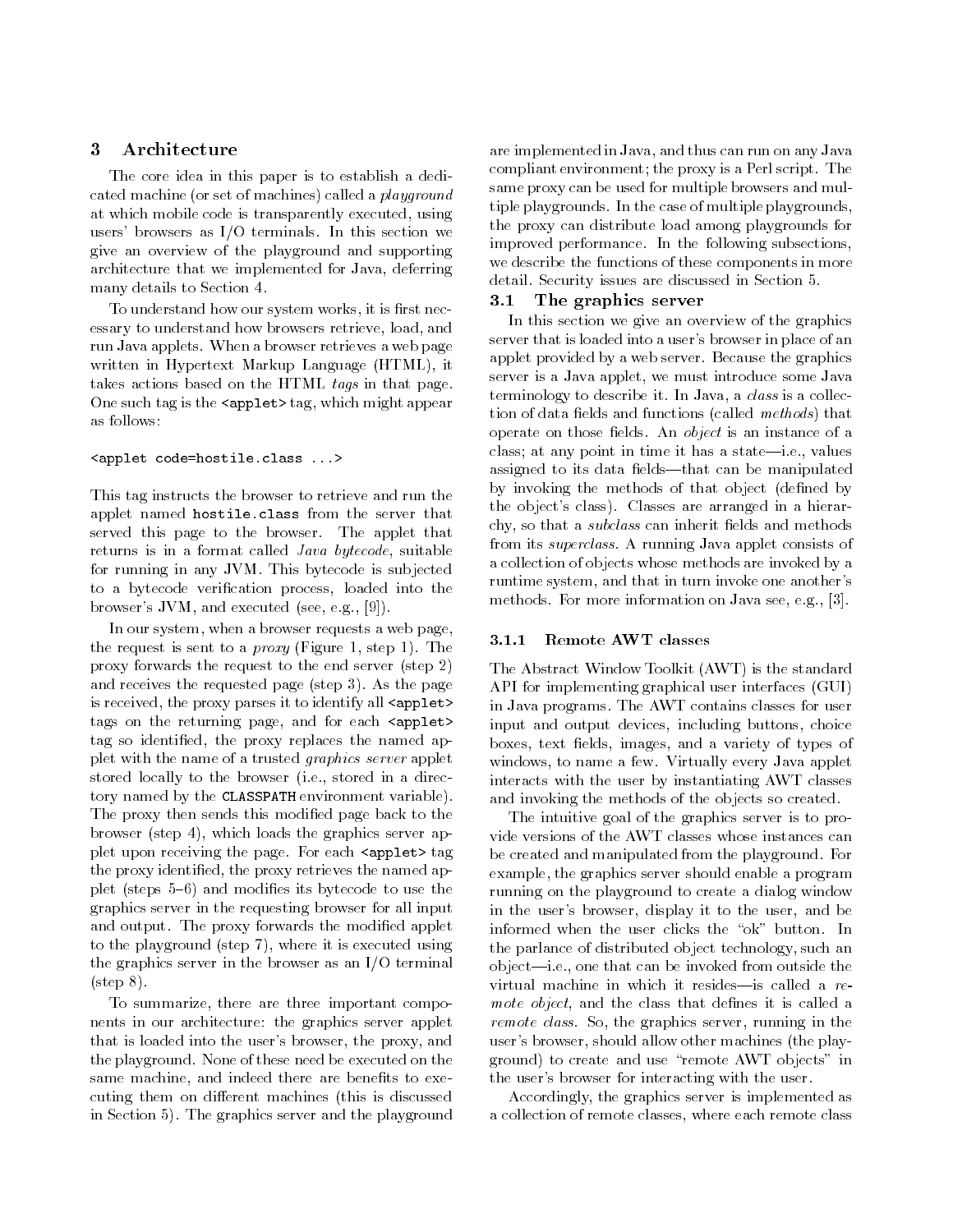

Figure 1: Playground architecture

(with one exception that is described in Section 3.1.2) is a remote version of a corresponding AWT class. The (modied) Java applet running on the playground creates a collection of graphical objects in the graphics server to implement its GUI remotely, and uses stubs to interact with them (see Section 3.3). To minimize the amount of code in the graphics server, each remote class is a subclass of its corresponding AWT class, which enables it to inherit many method implementations from the original AWT class. Other methods must be overridden, for example those involving event monitoring: in the remote class, methods involving the remote object's events (e.g., mouse clicks on a remote button object) must be adapted to pass back the event to the stubs residing in the playground JVM. In our present implementation, the remote classes employ Remote Method Invocation (RMI) to communicate with the playground. RMI is available on all Java 1.1 platforms, including Netscape Communicator, Internet Explorer 4.0, JDK 1.1, and HotJava 1.0.

### 3.1.2 The remote Applet class

As described in Section 3.1.1, most classes that comprise the graphics server are remote versions of AWT classes. The main exception to this is a remote version of the java.applet.Applet (or just Applet) class, which is the class that all Java applets must subclass. The main purpose of the Applet class is to provide a standard interface between applets and their environment. Thus, the remote version of this class serves to provide this interface between the applet running on the playground and the environment with which it must interact, namely the user's browser.

More specically, this class implements two types

of methods. First, it provides remote interfaces to the methods of the Applet class, so that applets on the playground can invoke them to interact with the user's environment. Second, this class defines a new "constructor" method for each remote AWT class (see Section 3.1.1). For example, there is a constructButton method for constructing a remote button in the user's browser. This constructor returns a reference to the newly-created button, so that the remote methods of the button can be invoked directly from the playground. Similarly, there is a constructor method for each of the other remote AWT classes.

When initially started, the graphics server consists of only one object, whose class is the remote Applet class, called BrowserServer.class. The applet on the playground can then invoke the methods of this object (and objects so created) to create the graphical user interface that it desires for the user.

### 3.2 The proxy

The proxy serves as the browser's and playground's interface to the web. It retrieves HTML pages for the browser and Java bytecodes for the playground, and transforms them to formats suitable for the browser or playground to use.

When retrieving an HTML page for the browser, the proxy parses the returning HTML, identifies all <applet> tags in the page, and replaces them with references to the remote Applet class of the graphics server (see Section 3.1.2). Thus, when the browser receives the returned HTML page it loads this remote Applet class (stored locally), instead of the applet originally referenced in the page.

When retrieving a Java bytecode file for the playground, the proxy transforms it into bytecode that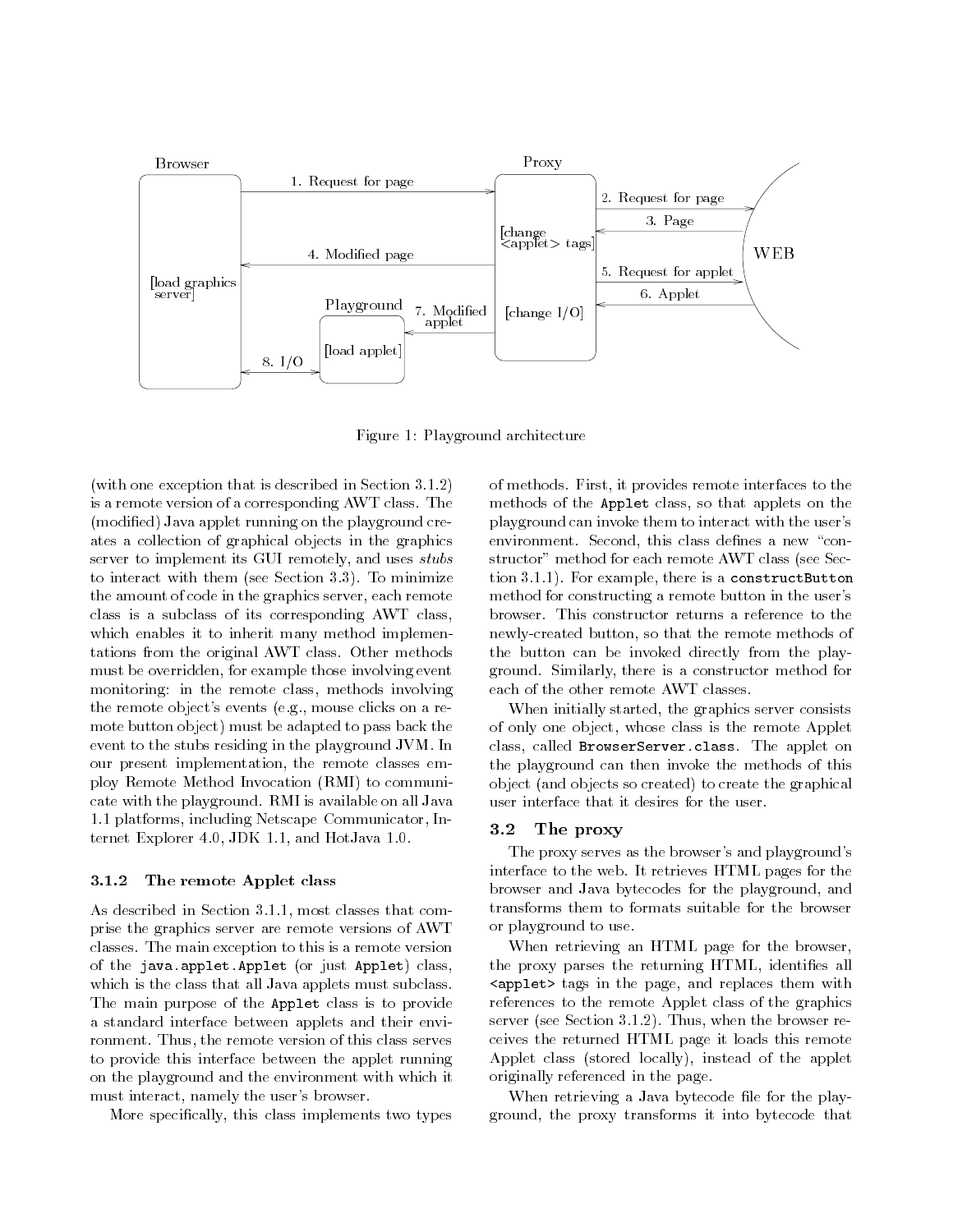interacts with the user on the browser machine while running at the playground. It does so by replacing all invocations of AWT methods with invocations of the corresponding remote AWT methods at the browser, or more precisely, with invocations of playground-side stubs for those remote AWT methods (which in turn call remote AWT methods). This involves parsing the incoming bytecode and making automatic textual substitutions to change the names of AWT classes to the names of the representative stubs of the corresponding remote AWT classes. This function could instead be performed at the playground, but is performed at the proxy in our implementation.

## 3.3 The playground

The playground is a machine that loads modified applets from the proxy and executes them. As described above, the proxy modifies the applet's bytecodes so that playground-resident stubs for remote AWT methods are called instead of the (non-remote) AWT methods themselves. So, when a modified applet runs on the playground, a "skeleton" of its GUI containing stubs for corresponding remote graphics objects is built on the playground. The stubs contain code for remotely invoking the remote objects' methods at the user's browser and for handling events passed back from the browser. For example, in the case of a dialog window with an " $\circ$ k" button, stubs for the window and for button objects are instantiated at the playground. Calls to methods having to do with displaying the window and button are passed to the remote objects at the user's browser, and "button press" events are passed back to methods provided by the button's stub to handle such events. These stubs are stored locally on the playground, but aside from this, the playground is configured as a standard JVM.

A playground is a centralized resource that can be carefully administered. Moreover, investments in the playground (e.g., upgrading hardware or performing enhanced monitoring) can improve applet performance and security for all users in the protected domain. There can even be multiple playgrounds for load-balancing.

# 4 Implementation

# 4.1 An example

In order to understand how the components described in Section 3 work together, in this section we illustrate the execution of a simple applet. This example describes how the applet is automatically transformed to interact with the browser remotely, and how the graphics server and its playground-side stubs interact during applet execution. This section necessarily involves low-level detail, but the casual reader can skip ahead to Section 5 without much loss of continuity.

The applet we use for illustration is shown in Figure 2. This is a very simple (but complete) applet that prints the word \Click!" wherever the user clicks a mouse button. For the purposes of this discussion, it implements two methods that we care about. The first is an init() method that is invoked once and registers this (i.e., the applet object) as one that should receive mouse click events. This registration is achieved via a call to its own addMouseListener() method, which it inherits from its Applet superclass. The second method it implements is a mouseClicked() method that is invoked whenever a mouse click occurs. This method calls getGraphics(), again inherited from Applet, to obtain a Graphics object whose methods can be called to display graphics. In this case, the mouseClicked() method invokes the drawString() method of the Graphics object to draw the string "Click!" where the mouse was clicked.

```
import java.applet.*;
import java.awt.*;
import java.awt.event.*;
public class Click extends Applet
  implements MouseListener {
  public void init() \{public void in the void \sim// Tell this applet what MouseListener objects
    // to notify when mouse events occur. Since we
    // implement the MouseListener interface ourselves,
    // our own methods are called.
    this.addMouseListener(this);
  \mathbf{r}\sim \sim// A method from the MouseListener interface.
  // Invoked when the user clicks a mouse button.
  public void mouseClicked(MouseEvent e) {
    Graphics g = \text{this.getGraphics}();
   g.drawString("Click!", e.getX(), e.getY());
  \mathbf{r}}
  // The other, unused methods of the MouseListener
  // interface.
  // interface.
  public void mousePressed(MouseEvent e) {;}
  public void mouseReleased(MouseEvent e) {;}
 public void mouseEntered(MouseEvent e) {;}
 public void mouseExited(MouseEvent e) {;}
}
```
Figure 2: An applet that draws \Click!" wherever the user clicks

The Click applet is a standalone applet that is not intended to be executed using a remote graphics display for its input and output. Thus, when our proxy retrieves (the bytecode for) such an applet,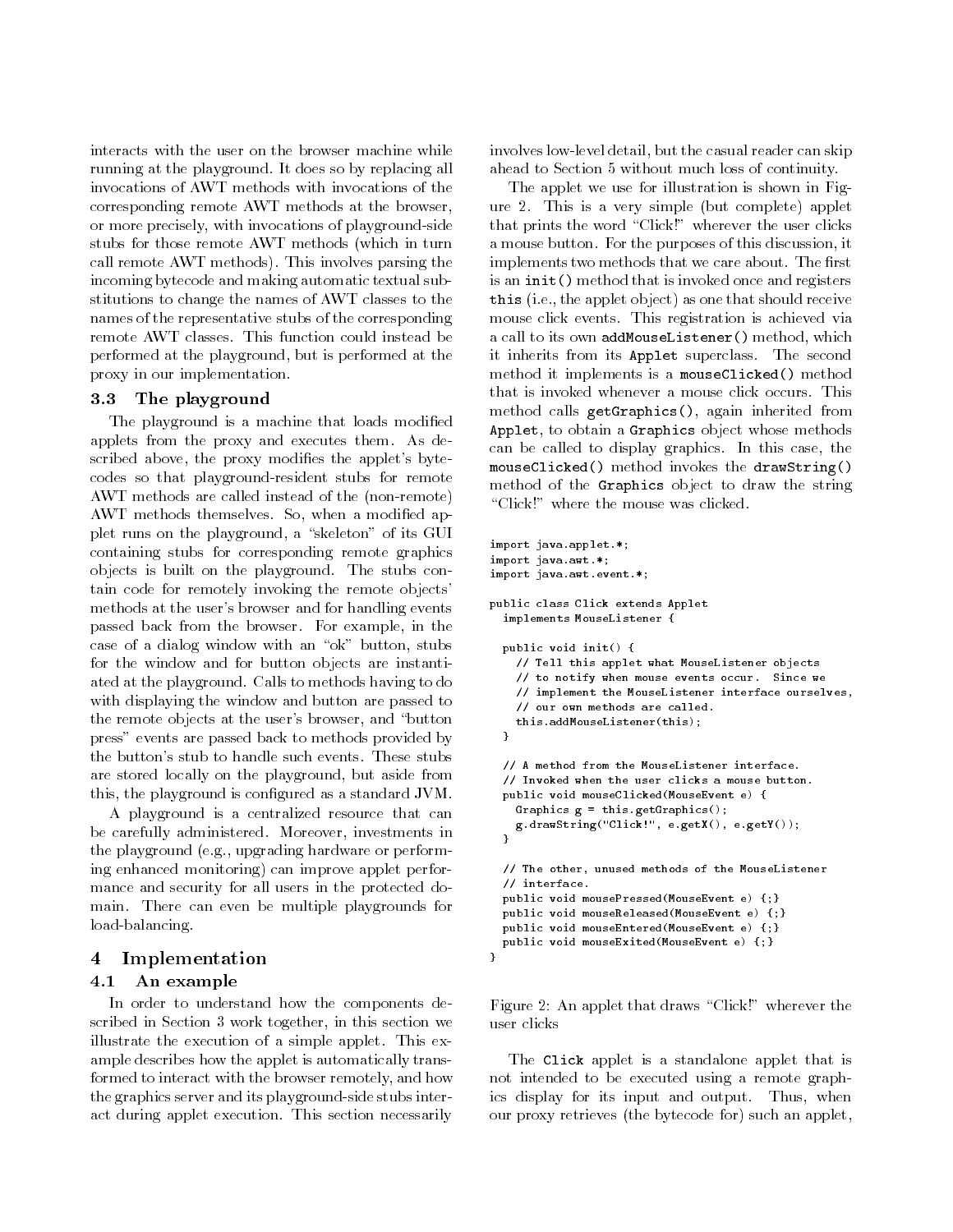the applet must be altered before being run on the playground. For one thing, the addMouseListener() method invocation must somehow be passed to the browser to indicate that this playground applet wants to receive mouse events, and the mouse click events must be passed back to the playground so that mouseClicked() is invoked.

In our present implementation, passing this information is achieved using Java Remote Method Invocation (RMI). Associated with each remote class is a stub for calling it that executes in the calling JVM. The stub is invoked exactly as any other object is, and once invoked, it marshals its parameters and passes them across the network to the remote object that services the request. Below, the stubs are described by *interfaces* with the suffix Xface. For example, BrowserXface is the interface that is used to call the BrowserServer object of the graphics server.

RMI provides the mechanism to invoke methods remotely, but how do we get the Click applet to use RMI? To achieve this, we exploit the subclass inheritance features of Java to interpose our own versions of the methods it invokes. More precisely, we alter the Click applet to subclass our own PGApplet, rather than the standard Applet class. This is a straightforward modification of the bytecode for the Click applet. By changing what Click subclasses in this way, the addMouseListener() method called in Figure 2 is now the one in Figure 3. PGApplet, shown in Figure  $3<sup>1</sup>$  passes calls, when necessary, to the remote applet object of the graphics server described in Section 3.1.2. The addMouseListener() method simply adds its argument (the Click applet) to an array of mouse listeners and, if this is the first to register, registers itself as a mouse listener at the graphics server.

This registration at the graphics server is handled by the addPGMouseListener() remote method of BrowserServer, the class of the remote applet object running on the browser (see Section 3.1.2). The relevant code of BrowserServer is shown in Figure 5. Recall that BrowserServer implements the BrowserXface *interface* that specifies the remote methods that can be called from the playground. The addPGMouseListener() method, which is one of those remote methods, records the fact that the playground applet wants to be informed of mouse events and then registers its own object as a mouse listener, so that its object's mouseClicked() method is invoked when the mouse is clicked. Such an invocation passes the mouse-click event—or more precisely, a ref-

```
public class PGApplet
  extends Applet implements PGAppletXface {
  BrowserXface bx;
  MouseListener ml_array[] = new MouseListener[...];
  int ml_index = 0;
  // Adds a MouseListener. If this is the first, then
  // register this object at the graphics server as a
  // MouseListener.
  public synchronized void
         addMouseListener(MouseListener l) {
    ml_array[ml_index++] = l;
    if (ml_index == 1) {
      bx.addPGMouseListener(this);
    }
  \mathcal{F}}
  // Part of the PGAppletXface remote interface.
  // Invoked from the browser graphics server when the
  // mouse is clicked.
  public void PGMouseClicked(BrowserEventXface e) {
    int i;
    PGMouseEvent pme = new PGMouseEvent(e);
    for (i = 0; i < m1 index; i++)ml_array[i].mouseClicked(pme);
  \mathbf{r}}
  // Returns an object that encapsulates the remote
  // graphics object of the browser applet.
  public Graphics getGraphics () {
   return new PGGraphics(bx.getBrowserGraphics());
  Ρ.
  }
\mathbf{v}}
```
Figure 3: Part of the PGApplet class (executes on the playground)

```
public class PGGraphics extends Graphics {
```

```
// Reference to the BrowserGraphics remote object
  // in the graphics server.
  private BrowserGraphicsXface bg;
  // The constructor for this object. Calls its
  // superclass constructor and saves the reference
  // to the BrowserGraphics remote object.
  public PGGraphics(BrowserGraphicsXface b) {
    super();
    bg = b;\mathbf{r}\sim \sim// Invokes drawString in the graphics server.
  public void drawString(String str, int x, int y) {
    bg.drawString(str, x, y);
  \sim \sim...
}
```
Figure 4: Part of the PGGraphics class (executes on the playground)

 $1$ For readability, in Figures 3-6 we omit import statements, error checking, exception handling (try/catch statements), etc.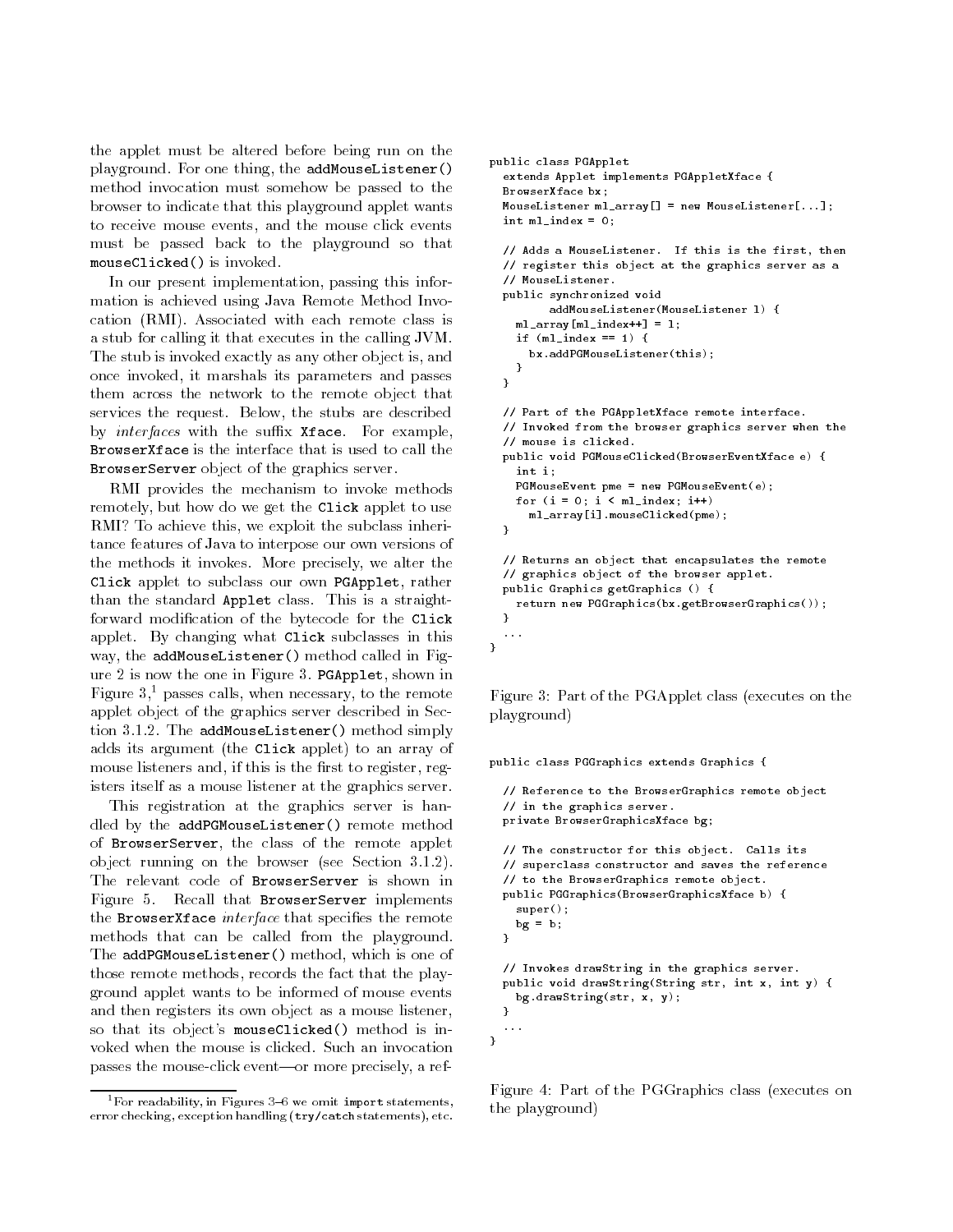erence to a BrowserEvent remote object that holds a reference to the actual mouse-click event objectback to the PGMouseClicked() remote method of the PGApplet class. The PGMouseClicked() method invokes mouseClicked() with a PGMouseEvent object, which holds the reference to the BrowserEvent object. That is, the PGMouseEvent object translates invocations of its own methods (e.g., getX() and getY() in Figure 2) into invocations of the corresponding BrowserEvent remote methods, which in turn translates them into invocations of the actual Event object in the browser. For brevity, the BrowserEvent and PGMouseEvent classes are not shown.

The call to getGraphics() in Click is also replaced with the PGApplet version. As shown in Figure 3, the getGraphics() method of PGApplet retrieves a reference to a remote BrowserGraphics object, via the getBrowserGraphics() method of Figure 5. The getGraphics() method of PGApplet then returns this BrowserGraphics reference encapsulated within a PGGraphics object for calling it. So, when Click invokes drawString(), the arguments are passed to the browser and executed (Figures 4,6).

# 4.2 Passing by reference

In the example of the previous section, all parameters that needed to be passed across the network were serializable. Object serialization refers to the ability to write the complete state of an object to an output stream, and then recreate that object at some later time by reading its serialized state from an input stream [13, 3]. Object serialization is central to remote method invocation—and thus to communication between the graphics server and the playground stubs-because it allows for method parameters to be passed to a remote method and the return value to be passed back. In the example of Section 4.1, the remote method invocation bg.drawString(str, x, y) in the PGGraphics.drawString() method of Figure 4 causes no difficulty because each of  $str$  (a string) and x and y (integers) are serializable.

However, not all classes are serializable. An example is the Image class, which represents a displayable image in a platform-dependent way. So, while the previous invocation of bg.drawString(str, x, y) succeeds, a similar invocation bg.drawImage(img, x, y, ...) fails because img (an instance of Image) cannot be serialized and sent to the graphics server. Even if all objects could be serialized, serializing and transmitting large or complex objects can result in substantial cost. For such reasons, an object that can be passed as a parameter to a remote method of the graphics server is generally constructed in the graph-

```
public class BrowserServer
  extends Applet
  extends Applet
  implements BrowserXface, MouseListener {
  // Reference to the MouseListener object on
  // the playground
  PGMouseListenerXface ml;
  // Part of the BrowserXface remote interface. Invoked
  // from the playground to add a remote MouseListener.
  public void
         addPGMouseListener(PGMouseListenerXface pml) {
    m1 = pm1:
    ml = pml;
    addMouseListener(this);
  \mathbf{a}}
  // Invoked whenever the mouse is clicked. Passes the
  // event to the MouseListener on the playground.
  public void mouseClicked(MouseEvent event) {
   ml.PGMouseClicked(new BrowserEvent(event));
  }
  // Returns a remote object that encapsulates the
  // graphics context of this applet.
  public BrowserGraphicsXface getBrowserGraphics() {
    Graphics g = getGraphics();
    return new BrowserGraphics(g);
  \mathbf{a}\sim \sim...
```
Figure 5: Part of the BrowserServer class (executes in the browser)

}

```
public class BrowserGraphics
public class BrowserGraphics BrowserGraphics
  extends Graphics implements BrowserGraphicsXface {
  private Graphics g:
  private Graphics g;
  // The constructor for this class. Calls the
  // superclass constructor, saves the pointer to the
  // "real" Graphics object (passed in), and exports
  // its interface to be callable from the playground.
  public BrowserGraphics(Graphics gx) {
    super();
    g = gx;UnicastRemoteObject.exportObject(this);
  \mathbf{r}}
  // Part of the BrowserGraphicsXface remote interface.
  // Invoked from the playground to draw a string.
  public void drawString(String str, int x, int y) {
    g.drawString(str, x, y);
  \mathbf{r}\sim \sim\mathbf{r}}
```
Figure 6: Part of the BrowserGraphics class (executes in the browser)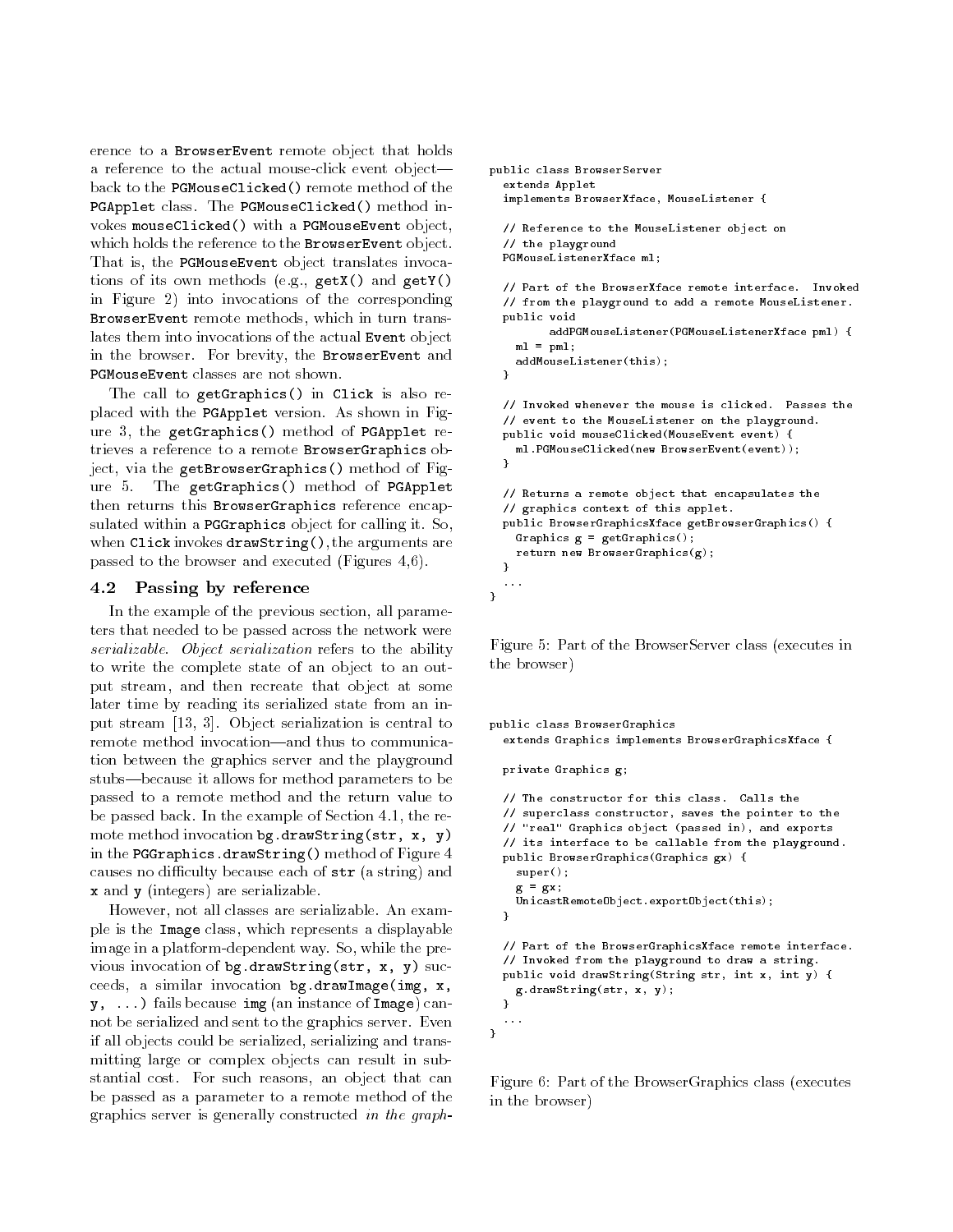ics server originally (with a corresponding stub on the playground). Then, a reference to this object in the browser is passed to graphics server routines in place of the object itself. In this way, only the object reference is ever passed over the network.

To illustrate this manner of passing objects by reference, we continue with the example of an Image. When the downloaded applet calls for the creation of an Image object, e.g., via the Applet.getImage() method, our interposed PGApplet.getImage() passes the arguments (a URL and a string, both serializable) to a remote image creation method in the graphics server. This remote method constructs the image, places it in an array of objects, and returns the array index it occupies. Playground objects then pass this index to remote graphics server methods in place of the image itself. For example, the BrowserGraphics class in the graphics server implements versions of the drawImage() method that accept image indices and display the corresponding Image.

Conversely, there are circumstances in which objects that need to be passed as parameters to remote methods *cannot* first be created in the browser. This can be due to security reasons—e.g., the object's class is a user-defined class that overrides methods of an AWT class—or because the class of the parameter object is unknown (e.g., it is only known to implement some interface). In these circumstances, a reference is passed in the parameter's place, and method invocations intended for the object are passed back to the playground object for processing. Continuing with our Image() example, such "callbacks" can occur when the downloaded applet applies certain image filters to an image before displaying it. One such filter is an RGBImageFilter: A subclass of RGBImageFilter de fines a per-pixel transformation to apply to an image by overriding the filterRGB() method. To avoid loading untrusted code in the browser, such a filter must be executed on the playground with callbacks to its filterRGB() method.

In some circumstances, the need to pass objects by reference can considerably hurt performance. Continuing with the RGBImageFilter example above, filtering an image may require that every image pixel be passed from the browser to the playground, transformed by the filterRGB() method, and passed back. This can result in considerable delay in rendering the image, though our experience is that this delay is reasonable for images whose pixel values are indices into a colormap array (i.e., for images that employ an IndexColorModel).

## 4.3 Addressing

The previous sections described how an applet running on the playground is coerced into using the user's browser as its I/O terminal. Before any I/O can be performed at the browser, however, the applet running on the playground and the graphics server running in the user's browser must be able to find each other to communicate. This is complicated by the fact that an HTML page can contain any number of <applet> tags that, when modied by the proxy, result in multiple instances of the graphics server running in the browser. To retain the intended function of the page, it is necessary to correctly match each applet running on the playground with its corresponding instance of the graphics server in the browser.

The addressing scheme that we use requires that the proxy make additional changes to the HTML page containing applet references prior to forwarding it to the browser. Specically, if the page contains an <applet> tag of the form

#### <applet code=hostile.class ...>

then the proxy not only replaces hostile.class with BrowserServer.class (as described in Section 3), but also adds a parameter tag to the HTML page, like this:

### <applet code=BrowserServer.class ...>  $\epsilon$ param name=ContactAddress value= $address>$

Parameter tags are tags that contain name/value pairs. This one assigns an address value, which the proxy generates to be unique, to be the value of ContactAddress. The <param> tags that appear between an <applet> tag and its terminator  $\left\langle \langle \rangle \right\rangle$  ( $\left\langle \rangle$  applet), not shown) are used to specify parameters to the applet when it is run. In this case, the BrowserServer.class object (i.e., the remote Applet object of the graphics server; see Section 3.1.2) looks for the ContactAddress field in its parameters and obtains the address assigned by the proxy. Once the BrowserServer object is initialized and prepared to service requests from the playground, it binds a remote reference to itself to the address assigned by the proxy; this binding is stored in an RMI name server [14].

The proxy remembers what address it assigned to each <applet> tag and provides this address to the playground in a similar fashion. That is, the proxy loads applets into the playground by sending to the playground an HTML page with identical ContactAddress <param> tags to what it forwarded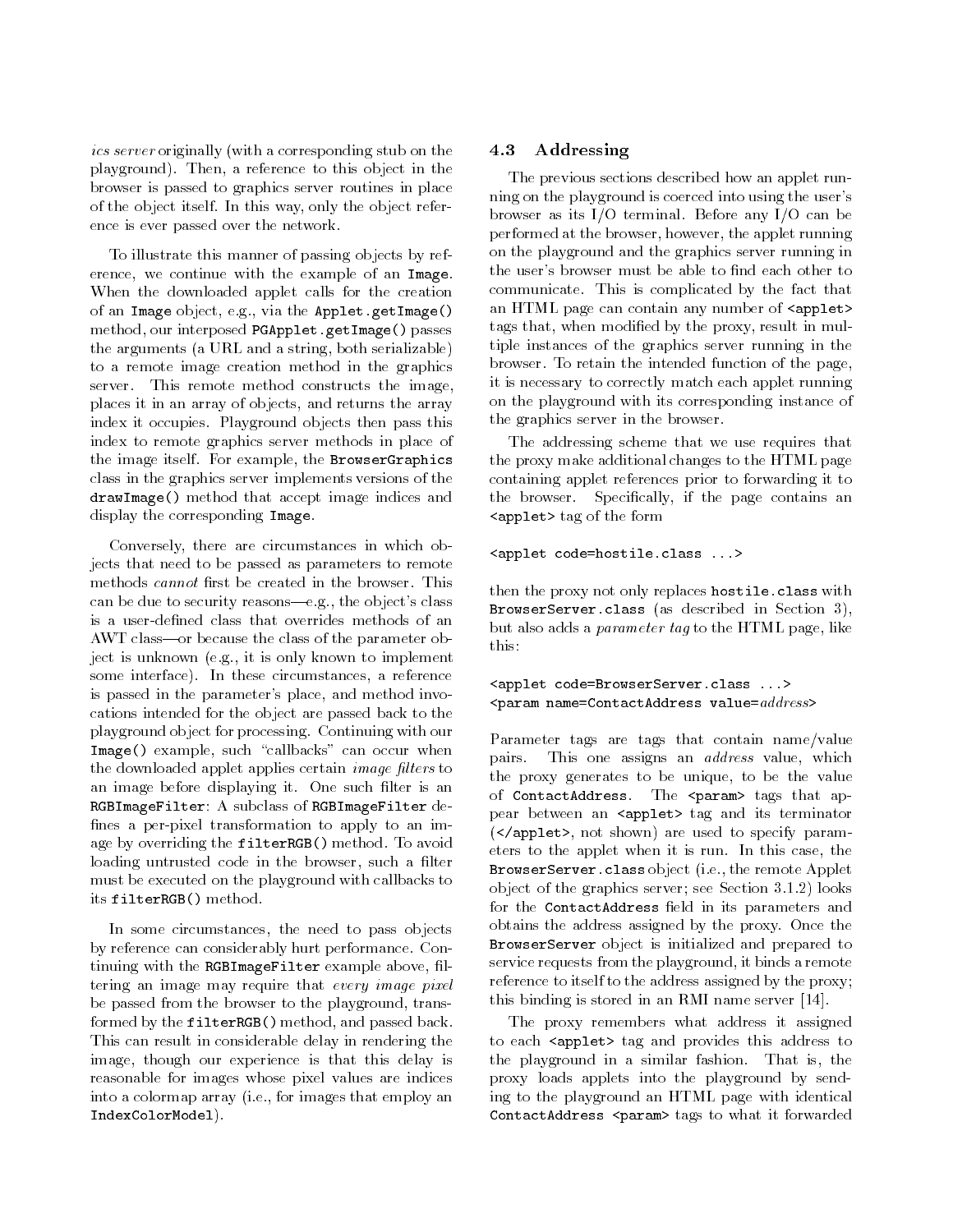to the browser (for simplicity, this step is not shown in Figure 3). A JVM on the playground loads the referenced applets (via the proxy) and uses the corresponding <param> tags provided with each to look up the corresponding graphics servers in the RMI name server.

#### $\mathbf{5}$ **Security**

As discussed previously, the security goal of our system is to protect resources in the protected domain from hostile applets that are downloaded by users in that domain. We limit our attention to protecting data that users do not offer to hostile applets. Protecting data that users offer to hostile applets by, e.g., typing it into the applet's interface, must be achieved via other protections that are not our concern here (though we can utilize them on our playground if available).

# 5.1 Requirements

Achieving strong protection for the domain's private resources relies on at least the following two distinct requirements.

- 1. Prevent the JVM in the user's browser from loading any classes from the network (i.e., from outside the CLASSPATH). If this is achieved, then untrusted code can never be loaded into the browser (unless the browser's CLASSPATH files are maliciously altered, a possibility that we do not consider here). Later in this section we describe how by disabling network class loading, many types of attacks that have been successfully mounted on JVMs are prevented by our system.
- 2. Prevent untrusted applets running on the playground from accessing valuable resources. Because we assume that untrusted applets might circumvent the language-based protections on the playground, this requirement can be met only by relying on underlying operating system protections on the playground, or preferably by isolating the playground from valuable user resources.

Below we describe alternatives for meeting these requirements in a playground system.

#### $5.1.1$ Preventing network class loading

Preventing network class loading by the browser can be achieved in one of two ways in our system.

Trusted proxy One approach is to depend on the proxy to intercept and deny entry to any classes destined for protected machines. To achieve this, it does not suffice for the proxy to simply rewrite  $\langle \text{applet} \rangle$ tags in incoming HTML pages, as it already does for functional reasons as described in Section 3. For example, if the playground passes an object of an unknown class to the graphics server in the browser (e.g., as a parameter to a remote method call), or if an  $\langle \text{applet} \rangle$ tag is not rewritten by the proxy because it is disguised (e.g., emitted by JavaScript code in a page, or otherwise encoded), then the browser may request a class from the network. In this case, the proxy must intercept the request or the incoming class, and prevent the class from reaching the browser, e.g., as in [11]. The advantage of this approach is that it works with any browser "off-the-shelf": it requires no changes to the browser beyond specifying the proxy as the browser's HTTP and SSL proxy, which can typically be done using a simple preferences menu in the browser. A disadvantage, however, is that the proxy becomes part of the trusted computing base of the system, and as shown in  $[11]$ , effectively blocking classes can be costly. For this reason, the proxy must be written and maintained carefully, and we refer to this approach as the "trusted proxy" approach.

Untrusted proxy A second approach to preventing the browser from loading classes over the network is to directly disable network class loading in the browser. The main disadvantage of this approach is that it requires either conguration or source-code changes to all browsers in the protected domain. In particular, for most popular browsers today (including Netscape Communicator and Internet Explorer 4.0), a sourcecode change seems to be required to achieve this, but we expect such changes to become easier as browser's security policies become more configurable. An advantage of this approach is that it excludes the proxy from the trusted computing base of the system, and hence we call this the "untrusted proxy" approach. In this approach only the browser and the graphics server classes are in the trusted computing base.

To more precisely show how the above approaches prevent network class loading by the browser, below we describe what causes classes to be loaded from the network and how our approaches prevent this.

1. Section 3 briefly described the process by which a browser loads an applet specified in an  $\langle \text{applet} \rangle$ tag in an HTML page. As described in Sections 3 and 4.3, the proxy rewrites the code attribute of each <applet> tag to reference the trusted graphics server applet that is stored locally to the browser. If this rewriting fails for some reason (e.g., because the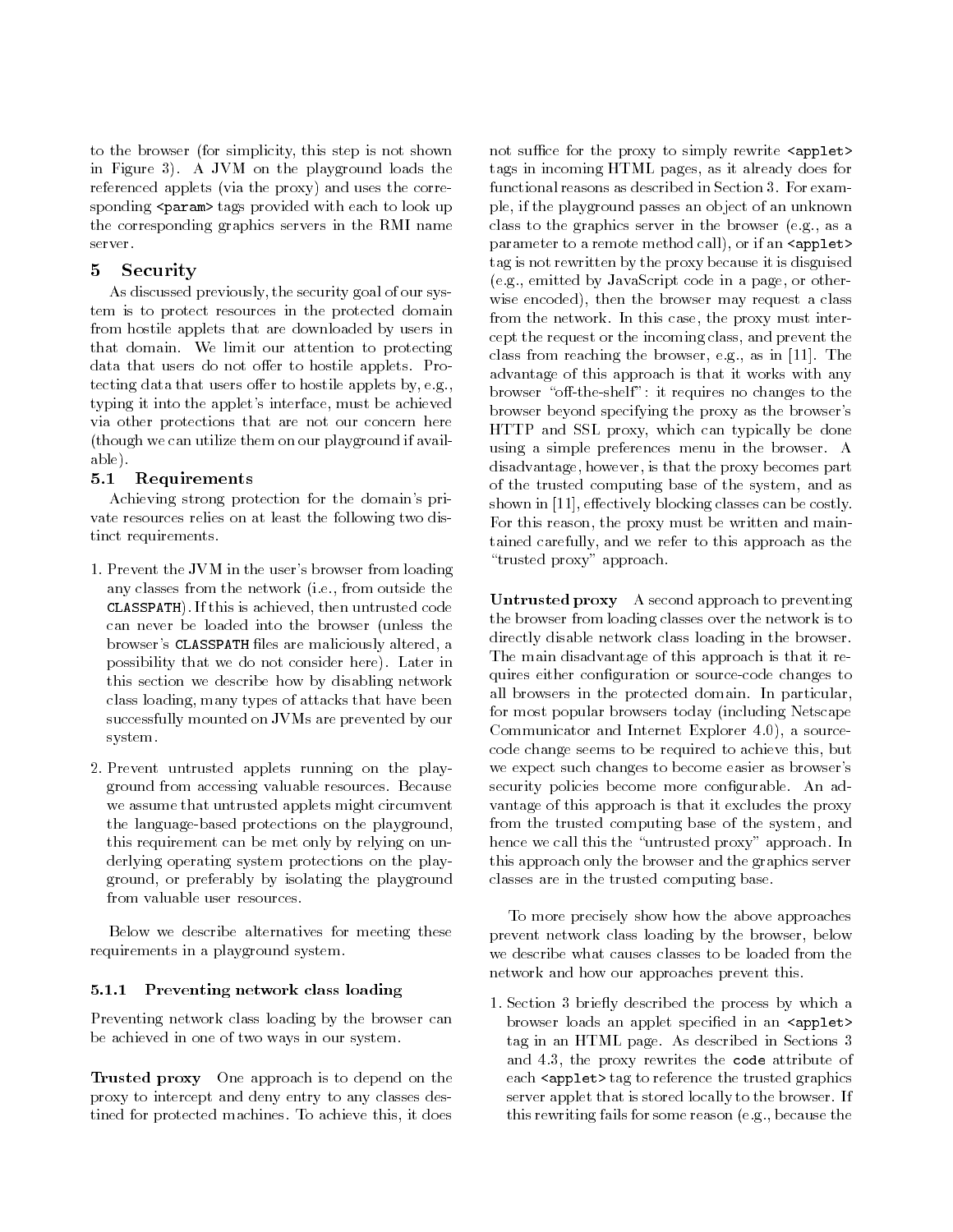<applet> tag is dynamically emitted by JavaScript code), then in the untrusted proxy approach, the browser still will not issue a request for the untrusted applet. In the trusted proxy approach, the browser will issue the request, but the proxy will deny the applet's passage.

- 2. Once an applet is loaded and started, the applet class loader in the browser loads any classes referenced by the applet. If a class is not in the core Java library or stored locally (i.e., in the directory specified by CLASSPATH), the applet class loader would normally retrieve the class over the network. However, in our approach, since only the graphics server applet executes in the browser, and since this applet refers only to other local classes, the applet class loader will ever need to load only local classes.
- 3. As described in Section 3, the modied applet on the playground invokes remote methods in the graphics server. Because our present implementation uses RMI to carry out these invocations, the RMI class loader can load additional classes to pass parameters and return values. As above, the RMI class loader first looks in local directories to find these classes before going to the network to retrieve them. It is possible that the playground applet passes an object whose class is not stored locally on the browser machine (particularly if the playground is corrupted). In the trusted proxy approach, the RMI class loader goes to the network, via the proxy, to retrieve the class, but the class is detected and denied by the proxy. In the untrusted proxy approach, the RMI class loader returns an exception immediately upon determining that the class is not available locally.

#### 5.1.2 5.1.2 Isolating untrusted applets

Once untrusted applets are diverted to the playground, security relies on preventing those applets from accessing protected resources. A first step is for the playground's JVMs (and thus the applets) to execute under accounts different from actual users' accounts and that have few permissions associated with them. For some resources, e.g., user files available to the playground, this achieves security equivalent to that provided by the access control mechanisms of the playground's operating system. (Similarly, JVMs on the playground execute under different accounts, to reduce the threat of inter-JVM attacks; see Section 5.3.)

If the complete compromise of the playground is feared, then further configuration of the network may provide additional defenses. For example, if network file servers are configured to refuse requests from the playground (and if machines' requests are authenticated, as with AFS [7]), then even the total corruption of the playground does not immediately lead to the compromise of user files. Similarly, if all machines in the protected domain are configured to refuse network connections from the playground, except to designated ports reserved for browsers' graphics servers to listen, then the compromise of the playground should gain little for the attacker.

In the limit, an organization's playground can be placed outside its firewall, thereby giving applets no greater access than if they were run on the servers that served them. However, because most firewalls disallow connections from outside the firewall to inside, additional steps may be necessary so that communication can proceed uninhibited between the graphics server in the browser and the applet on the playground. In particular, RMI in Java 1.1 (used in our prototype) opens network connections between the browser and the playground in both directions, i.e., from the browser to the playground and vice versa. One approach to enable these connections across a firewall is to multiplex them over a single connection from the graphics server to the playground (i.e., from inside to outside). This can be achieved if both the graphics server and the playground applet interpose a customized connection implementation (e.g., by changing the SocketImplFactory), but for technical reasons this does not appear to be possible with all off-theshelf browsers (e.g., it appears to work with HotJava 1.0 but not Netscape 3.0). Another alternative is to establish reserved ports on which graphics servers listen for connections from playground applets, and then configure the firewall to admit connections from the playground to those ports.

## 5.2 RMI security

Though the requirements discussed in Section 5.1 are necessary for security in our system, they may not be sufficient. In particular, RMI is a relatively new technology that could conceivably present new vulnerabilities. A first step toward securing RMI is to support authenticated and encrypted transport, so that a network attacker cannot alter or eavesdrop on com munication between the browser and the playground. This can also be achieved by interposing encryption at the object serialization layer (see [13]).

A more troubling threat is possible vulnerabilities in the object serialization routines that are used to marshal parameters to and return values from remote method invocations. In the worst case, a corrupted playground could conceivably send a stream of bytes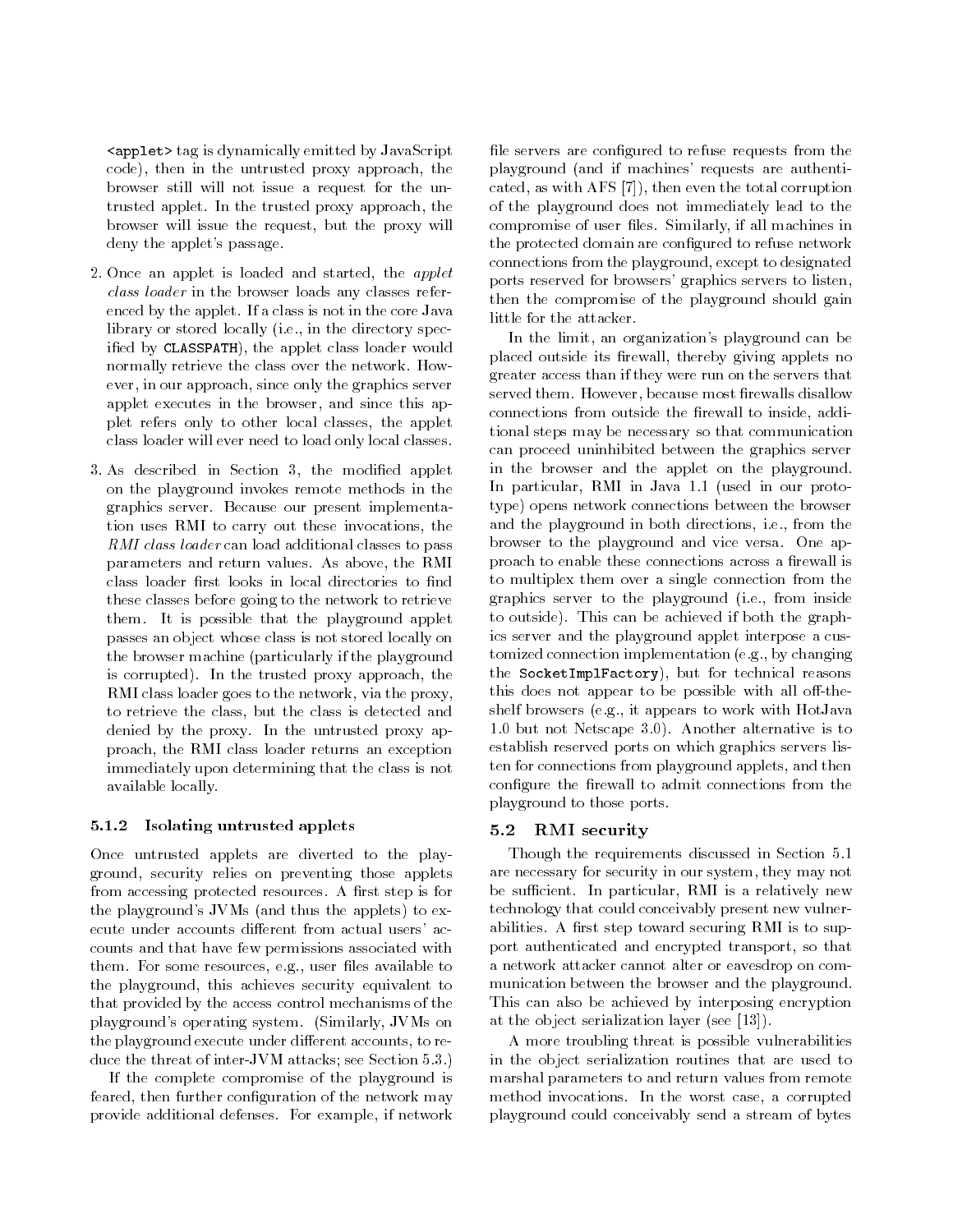that, when unserialized at the browser, corrupt the type system of the JVM in the browser. Here our decision to generally pass only primitive data types (e.g., integers, strings) as parameters to remote method invocations (see Section 4.2) would seem to be fortuitous, as it greatly limits the number structurally interesting classes that the attacker has at its disposal for attempting such an attack. However, the possibility of a vulnerability here cannot yet be ruled out, and several research efforts are presently examining RMI in an effort to identify and correct such problems. This process of public scrutiny is one of the main advantages to building our system from public and widely used components.

#### $5.3$ **Resistance to known attacks**

One way to assess the security of our approach is to examine it in the face of known attack types. In this section we review several types of attack that applets can mount, and describe the extent to which our system defends against them.

Accessing and modifying protected resources Several bugs in the type safety mechanisms of Java have provided ways for applets to bypass Java sandboxes, including some in popular browsers [2, 10]. These penetrations typically enable the applet to perform any operation that the operating system allows, including reading and writing the user's files and opening network connections to other machines to attack them. We anticipate that in the foreseeable future, type safety errors will continue to exist, and therefore we must presume that applets running on our playground may run unconstrained by the sandbox. However, they are still confined by the playground operating system's protections and, ultimately, to attack only those resources available to the playground. In Section 5.1.2 we described several approaches to limit what resources are available to applets on the playground. We expect that through proper network and operating system conguration, hostile applets can be effectively isolated from protected resources.

Denial of service In a denial of service attack, a hostile applet might disable or signicantly degrade access to system resources such as the CPU, disk, net work and interactive devices. Ladue [8] presents several such applets, e.g., that consume CPU even after the user clicks away from the applet origin page, that monopolize system locks, or that pop up windows on the user's screen endlessly. Using our Java playground, most of these applets have no effect on the protected domain, and only affect the playground machine. However, an applet that pops up windows endlessly causes the graphics server running in the user's browser to create an infinite stream of windows. Uncontrolled, this may prevent access to the user terminal altogether and require that the user reboot her machine or otherwise shut off her browser. One approach to defend against this is to congure the graphics server and/or the playground to limit the number or rate of window creations.

In another type of denial of service, an applet may deny service to other applets within the JVM, e.g., by killing off others' threads  $[8]$ . Although the sandbox mechanisms of most browsers are intended to separate applets in different web pages from one another, several ways of circumventing this separation have been shown [2, 8]. This can be prevented in our system if the applets for each page run in a separate JVM on the playground under a separate user account, and hence are unable to directly affect applets from another page (except by attacking the playground itself ).

Violating privacy The Java security policy in browsers is geared towards maintaining user privacy by disallowing loaded applets access to any local information. In some cases, however, a Java applet can reveal a lot about a user whose browser executes it. For example, in [8], Ladue presents an applet that uses a sendmail trick to send mail on the user's behalf to a sendmail daemon running on the applet's server. When this applet is downloaded onto a Unix host (running the standard *ident* service), this mail identifies not only the user's IP address, but also the user's account name. In our system, the applet runs on the playground machine under an account other than the user's, and the information that it can reveal is limited only to what is available on the playground.

#### **Limitations** В.

In our experience, our system is transparent to users for most applets. There are, however, applets for which our playground architecture is not transparent, and indeed our system may be unable to execute certain applets at all. In particular, the remote interface supported by the graphics server supports the passage of certain classes as parameters and return values of its remote methods. If the code running on the playground attempts to pass an object parameter whose class is an unknown subclass of the expected parameter class, then the browser is required to load that subclass to unserialize that parameter. However, because class loading from the network is prevented in our system (see Section 5.1.1), the load does not complete and an exception is generated. In addition, our